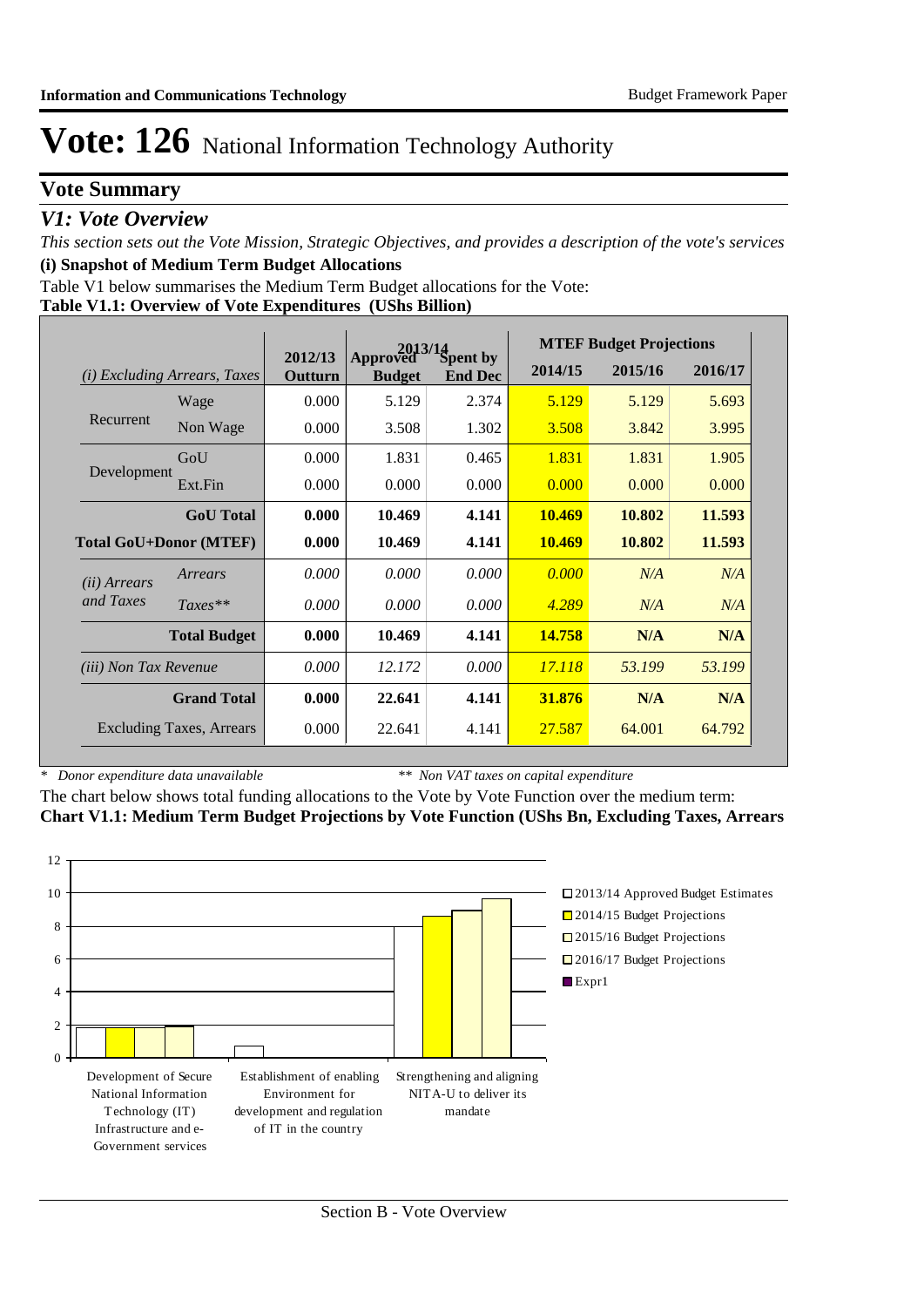### **Vote Summary**

### **(ii) Vote Mission Statement**

The Vote's Mission Statement is:

*To coordinate, promote and monitor the development of Informational Technology (IT) in the context of social and economic development of Uganda.*

#### **(iii) Vote Outputs which Contribute to Priority Sector Outcomes**

The table below sets out the vote functions and outputs delivered by the vote which the sector considers as contributing most to priority sector outcomes.

#### **Table V1.2: Sector Outcomes, Vote Functions and Key Outputs**

### *V2: Past Vote Performance and Medium Term Plans*

*This section describes past and future vote performance, in terms of key vote outputs and plans to address sector policy implementation issues.* 

#### **(i) Past and Future Planned Vote Outputs**

*2012/13 Performance*

(i) Management contract for NBI completed and Phase I & II handed over to the commercial manager

(ii) Redesign of Phase III of NBI finalized and implementation to begin in 3rd Quarter of FY 2013/14 (iii) National e-Government master plan developed to guide systematic roll out of online services to

Government departments, business enterprises and citizens

(iv) Regulations to enforce Cyber Laws were drafted with the aim of promoting electronic transactions and citizen participation. In addition, Sensitization on the regulations was undertaken in 15MDAs

(v) Two (2) District Business Information Centres (DBICs) were set up in Tororo and Kitgum (vi) Nineteen (19) sets of IT Standards were developed to promote orderly deployment of IT in MDAs and standardize hardware and software

(vii) Standards and accreditation guidelines for promoting BPO industry were developed

(viii) NITA-U Strategic Plan was developed and alignment of internal processes and performance to the Plan commenced

(ix) The Strategy for rationalization and harmonization of IT Services in Government was approved by Cabinet and implementation of key strategic actions such as bulk procurement of internet bandwidth and consolidation of licences started

(x) Technical assistance provided for 33 MDAs in areas of infrastructure, shared services & information security; e-Government; strategy development, standards & regulations; and IT Project management  $\&$ quality assurance

#### *Preliminary 2013/14 Performance*

(i) Contract for the consultancy to develop the National Information Security Framework signed. Inception report approved.

(ii) 5 MDAs sensitized on Information Security (Judiciary , Ministry of Finance Planning & Economic Development , Uganda National Council for Science & Technology, Ministry of Energy and Mineral Development and Bank of Uganda)

(iii) Contract for Phase III approved by Solicitor General.

(iv) Technical Support provided to the following Projects;

NSIS project ; Ministry of Defence , Uganda Registration Services bureau on the e-registry system; UIA on the establishment of One Stop Shop for Investors; Ministry of Health on e-health; PPDA on eprocurement ; MoFPED on CEMAS.

(v) The BPO incubation centre officially launched on the 18th of September. Two more BPO operators running BPO services on 2nd Floor Statistics house

(vi) NITA-U in conjunction with the BPO Association hosted the 2nd Regional BPO Conference from the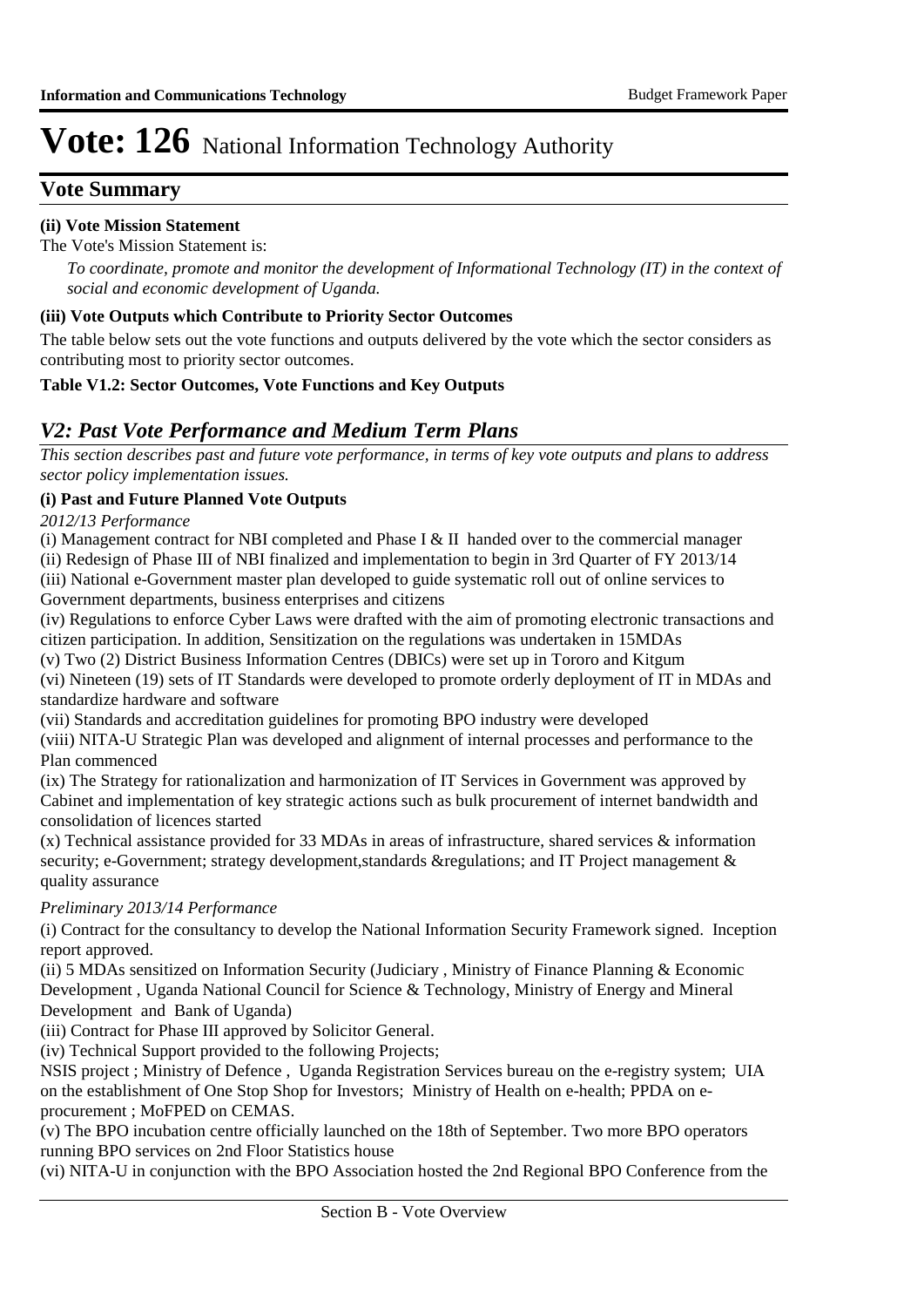### **Vote Summary**

18th-20th September

(vii) An e- Government t training for CIOs was organised in partnership with Uganda Technology and Management University (UTAMU) & United Nations University.

(viii) The Government Uganda social media guidelines were drafted and approved by NITA-U ExCo.

(ix) Regulations for e-transactions Act and e-signatures Act for Cyber Laws were signed by the Minister and have been Gazetted

(x) 3 MDAs sensitized on Cyber laws (Ministry of Energy and Mineral Development , Bank of Uganda and Electricity Regulatory Authority)

### **Table V2.1: Past and 201/12 Key Vote Outputs\***

| Vote, Vote Function<br><b>Key Output</b>                                                                                   | <b>Approved Budget and</b><br><b>Planned outputs</b>                                                                                                                                           |       | 2013/14<br><b>Spending and Outputs</b><br><b>Achieved by End Dec</b>                                           |                                                                                                                                                | 2014/15<br><b>Proposed Budget and</b><br><b>Planned Outputs</b>                                                                                                                                                           |
|----------------------------------------------------------------------------------------------------------------------------|------------------------------------------------------------------------------------------------------------------------------------------------------------------------------------------------|-------|----------------------------------------------------------------------------------------------------------------|------------------------------------------------------------------------------------------------------------------------------------------------|---------------------------------------------------------------------------------------------------------------------------------------------------------------------------------------------------------------------------|
| <b>Vote: 126 National Information Technology Authority</b>                                                                 |                                                                                                                                                                                                |       |                                                                                                                |                                                                                                                                                |                                                                                                                                                                                                                           |
| Vote Function: 0551 Development of Secure National Information Technology (IT) Infrastructure and e-Government<br>services |                                                                                                                                                                                                |       |                                                                                                                |                                                                                                                                                |                                                                                                                                                                                                                           |
| <b>Output: 055101</b>                                                                                                      | A Rationalized and Intergrated national IT infrastructure and Systems                                                                                                                          |       |                                                                                                                |                                                                                                                                                |                                                                                                                                                                                                                           |
| Description of Outputs:                                                                                                    | Bulk procurement of internet<br>bandwidth for MDAs undertaken bandwidth completed<br>Consolidation of software<br>licences undertaken                                                          |       | steering committee - bulk<br>internet                                                                          | (i) Procurement of bulk internet<br>(ii) Procedures and guidelines<br>discussed and approved by the                                            | (i) Bulk procurement of internet<br>bandwidth for MDAs undertaken<br>(ii) Consolidation of software<br>licences undertaken                                                                                                |
| Performance Indicators:                                                                                                    |                                                                                                                                                                                                |       |                                                                                                                |                                                                                                                                                |                                                                                                                                                                                                                           |
| No. of rationalization<br>recommendations of IT<br>systems implemented                                                     | $\overline{2}$                                                                                                                                                                                 |       | $\boldsymbol{0}$                                                                                               |                                                                                                                                                |                                                                                                                                                                                                                           |
|                                                                                                                            | Output Cost: UShs Bn:                                                                                                                                                                          | 1.816 | $UShs Bn$ :                                                                                                    | 0.012                                                                                                                                          | <b>UShs Bn:</b><br>6.756                                                                                                                                                                                                  |
| Output: 055103                                                                                                             | A desired level of e-government services in MDAs & LGs attained                                                                                                                                |       |                                                                                                                |                                                                                                                                                |                                                                                                                                                                                                                           |
| Description of Outputs:                                                                                                    | Feasibility study for IT park<br>conducted                                                                                                                                                     |       | (i) Procurement of a firm to<br>conduct feasibility study on<br>Regional Communication<br>approved, RFP issued | Integration of national databases<br>initiatied under the World Bank<br><b>Infrastructure Project- Concept</b><br>paper and ToRs developed and | (i) Feasibility study for IT park<br>conducted                                                                                                                                                                            |
| Performance Indicators:                                                                                                    |                                                                                                                                                                                                |       |                                                                                                                |                                                                                                                                                |                                                                                                                                                                                                                           |
| Status of the development of<br>the IT Business park                                                                       |                                                                                                                                                                                                |       |                                                                                                                |                                                                                                                                                | 1.Framework                                                                                                                                                                                                               |
|                                                                                                                            | Output Cost: UShs Bn:                                                                                                                                                                          | 0.800 | $UShs Bn$ :                                                                                                    | 0.000                                                                                                                                          | <b>UShs Bn:</b><br>1.587                                                                                                                                                                                                  |
| <b>Output: 055104</b>                                                                                                      | developed and promoted                                                                                                                                                                         |       |                                                                                                                |                                                                                                                                                | <b>Information Technology Enabled Services/Business Process Outsourcing (ITES/BPO) industry</b>                                                                                                                           |
| Description of Outputs:                                                                                                    | VoIP rolled out to one MDA<br>Unified Messaging &<br>Collaboration System (UMCS)<br>rolled out to one MDA<br>Support to BPO Call Center<br>provided<br>e-Government Master Plan<br>implemented |       | security percing, backup,<br>sofware upgrades, security<br>updates were undertaken.                            | The unified messaging system<br>hosted at the data centre was<br>mainained and is operational -                                                | (i) VoIP rolled out to one MDA<br>(ii) Unified Messaging &<br><b>Collaboration System (UMCS)</b><br>rolled out to one MDA<br>(ii) Support to BPO Call Center<br>provided<br>(iii) e-Government Master Plan<br>implemented |
| Performance Indicators:                                                                                                    |                                                                                                                                                                                                |       |                                                                                                                |                                                                                                                                                |                                                                                                                                                                                                                           |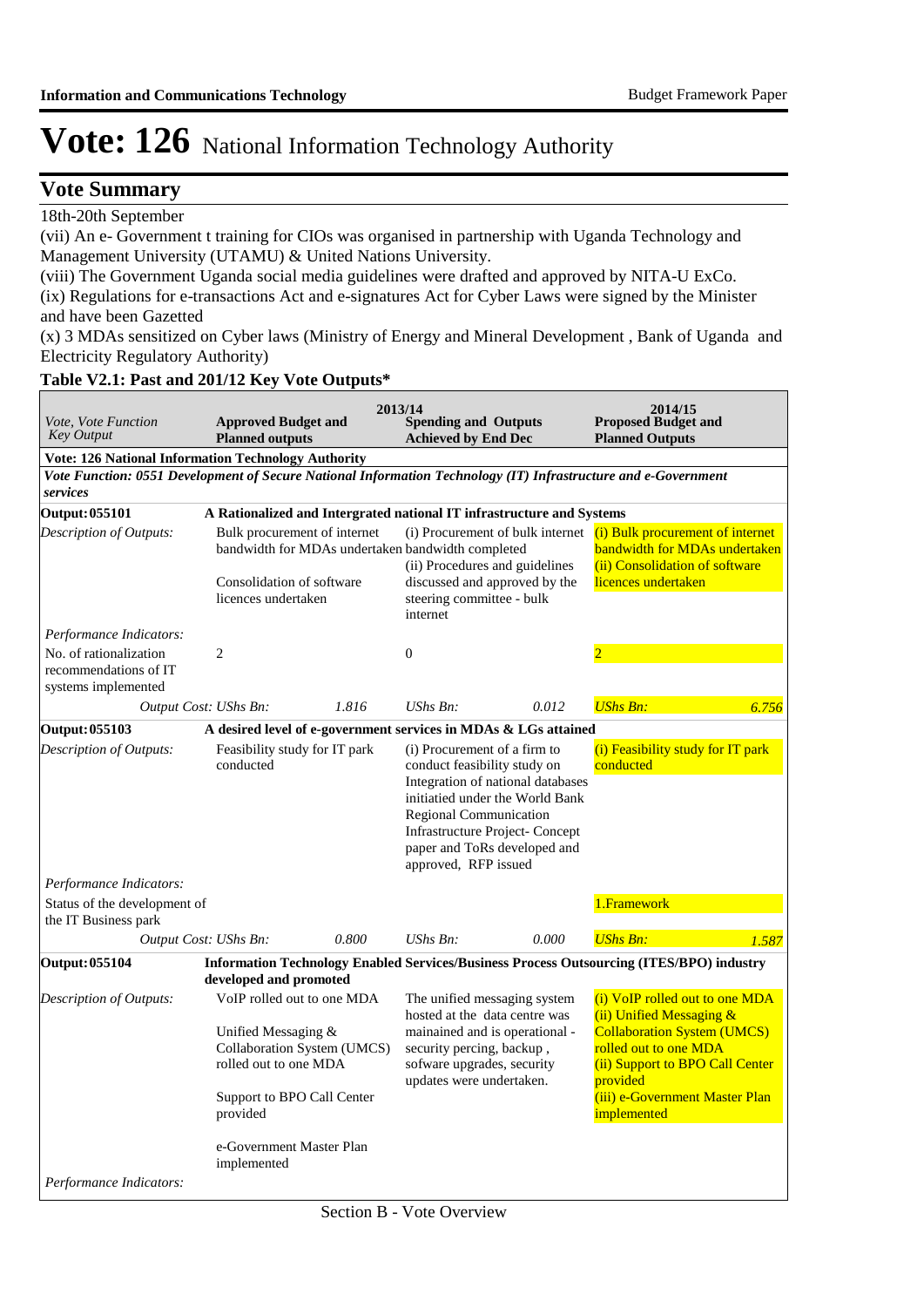## **Vote Summary**

| <i>Vote, Vote Function</i><br><b>Key Output</b>                                                               | <b>Approved Budget and</b><br><b>Planned outputs</b>                        |        | 2013/14<br><b>Spending and Outputs</b><br><b>Achieved by End Dec</b>                                                                                                                                                                 |                                                                 | 2014/15<br><b>Proposed Budget and</b><br><b>Planned Outputs</b>                                                                                                                                                                                                                                                                                                      |        |
|---------------------------------------------------------------------------------------------------------------|-----------------------------------------------------------------------------|--------|--------------------------------------------------------------------------------------------------------------------------------------------------------------------------------------------------------------------------------------|-----------------------------------------------------------------|----------------------------------------------------------------------------------------------------------------------------------------------------------------------------------------------------------------------------------------------------------------------------------------------------------------------------------------------------------------------|--------|
| No. of MDAs operating                                                                                         | $\mathbf{1}$                                                                |        | $\overline{0}$                                                                                                                                                                                                                       |                                                                 | 3                                                                                                                                                                                                                                                                                                                                                                    |        |
| VOIP and UMCS<br>Status of the implementation                                                                 |                                                                             |        |                                                                                                                                                                                                                                      |                                                                 | 3.25% intergration                                                                                                                                                                                                                                                                                                                                                   |        |
| of national e-government<br>roadmap                                                                           |                                                                             |        |                                                                                                                                                                                                                                      |                                                                 |                                                                                                                                                                                                                                                                                                                                                                      |        |
| Status of Management,<br>support and maintenance<br>Government BPO call centre<br>operations                  |                                                                             |        |                                                                                                                                                                                                                                      |                                                                 | 2. Internet bandwidth provided                                                                                                                                                                                                                                                                                                                                       |        |
| Output Cost: UShs Bn:                                                                                         |                                                                             | 0.210  | $UShs Bn$ :                                                                                                                                                                                                                          | 0.000                                                           | <b>UShs Bn:</b>                                                                                                                                                                                                                                                                                                                                                      | 0.473  |
| <b>Vote Function Cost</b>                                                                                     | <b>UShs Bn:</b>                                                             |        | 8.931 UShs Bn:                                                                                                                                                                                                                       |                                                                 | 0.465 UShs Bn:                                                                                                                                                                                                                                                                                                                                                       | 13.270 |
| Vote Function: 0552 Establishment of enabling Environment for development and regulation of IT in the country |                                                                             |        |                                                                                                                                                                                                                                      |                                                                 |                                                                                                                                                                                                                                                                                                                                                                      |        |
| <b>Output: 055201</b>                                                                                         | A well regulated IT environment in Public and Private sector                |        |                                                                                                                                                                                                                                      |                                                                 |                                                                                                                                                                                                                                                                                                                                                                      |        |
| Description of Outputs:                                                                                       | 20 sets of new IT standards<br>developed including both<br>National and MDA |        | Social Media guidelines<br>presented to NITA-U EXCO                                                                                                                                                                                  | (i) 3 standards reviewed by the<br>sub Committee for standards, | (i) 10 sets of new IT standards<br>developed<br>(ii) 2 IT regulations developed<br>(iii) Certification and<br>accreditation framework                                                                                                                                                                                                                                |        |
|                                                                                                               | 2 IT regulations developed                                                  |        | and comments incorporated,<br>Guidelines for disposal of                                                                                                                                                                             |                                                                 | implemented                                                                                                                                                                                                                                                                                                                                                          |        |
|                                                                                                               | A Certification and<br>accreditation framework                              |        | Hardware and software<br>presented and approved by<br>NITA-U EXCO<br>$(ii)$ Draft zero $(0)$ of the e-<br>government regulations<br>produced<br>(iii) Draft Certification and<br>accreditation framework<br>approved by NITA-U ExCo. |                                                                 |                                                                                                                                                                                                                                                                                                                                                                      |        |
| Performance Indicators:                                                                                       |                                                                             |        |                                                                                                                                                                                                                                      |                                                                 |                                                                                                                                                                                                                                                                                                                                                                      |        |
| No. of IT standards and<br>regulations developed                                                              | 20                                                                          |        | 3                                                                                                                                                                                                                                    |                                                                 | 10                                                                                                                                                                                                                                                                                                                                                                   |        |
| Status of the development of<br>the certification and<br>accreditation framework                              |                                                                             |        |                                                                                                                                                                                                                                      |                                                                 | <b>6.</b> Certification                                                                                                                                                                                                                                                                                                                                              |        |
| Output Cost: UShs Bn:                                                                                         |                                                                             | 0.674  | $UShs Bn$ :                                                                                                                                                                                                                          | 0.009                                                           | <b>UShs Bn:</b>                                                                                                                                                                                                                                                                                                                                                      | 1.224  |
| <b>Vote Function Cost</b>                                                                                     | <b>UShs Bn:</b>                                                             |        | 1.986 UShs Bn:                                                                                                                                                                                                                       |                                                                 | 0.184 UShs Bn:                                                                                                                                                                                                                                                                                                                                                       | 2.489  |
| Vote Function: 0553 Strengthening and aligning NITA-U to deliver its mandate                                  |                                                                             |        |                                                                                                                                                                                                                                      |                                                                 |                                                                                                                                                                                                                                                                                                                                                                      |        |
| Output: 055301                                                                                                | Strengthened and aligned NITA-U to deliver its mandate                      |        |                                                                                                                                                                                                                                      |                                                                 |                                                                                                                                                                                                                                                                                                                                                                      |        |
| Description of Outputs:                                                                                       |                                                                             |        | N/A                                                                                                                                                                                                                                  |                                                                 | (i) Preparatory activities of the<br>Namanve ICT Hub (land<br>acquisition, surveys and<br>architectutal design) completed<br>ii) Internal operation procedures<br>and processes documented,<br>integrated and automated.<br>(i) Staff salaries and other<br>remuneratins timely proccessed<br>to ensure retention of skilled,<br>healthy and productive<br>workforce |        |
| Output Cost: UShs Bn:                                                                                         |                                                                             | 11.723 | UShs Bn:                                                                                                                                                                                                                             | 0.890                                                           | <b>UShs Bn:</b>                                                                                                                                                                                                                                                                                                                                                      | 11.828 |
| <b>Vote Function Cost</b>                                                                                     | <b>UShs Bn:</b>                                                             |        | 11.723 UShs Bn:                                                                                                                                                                                                                      |                                                                 | 3.492 UShs Bn:                                                                                                                                                                                                                                                                                                                                                       | 11.828 |

Section B - Vote Overview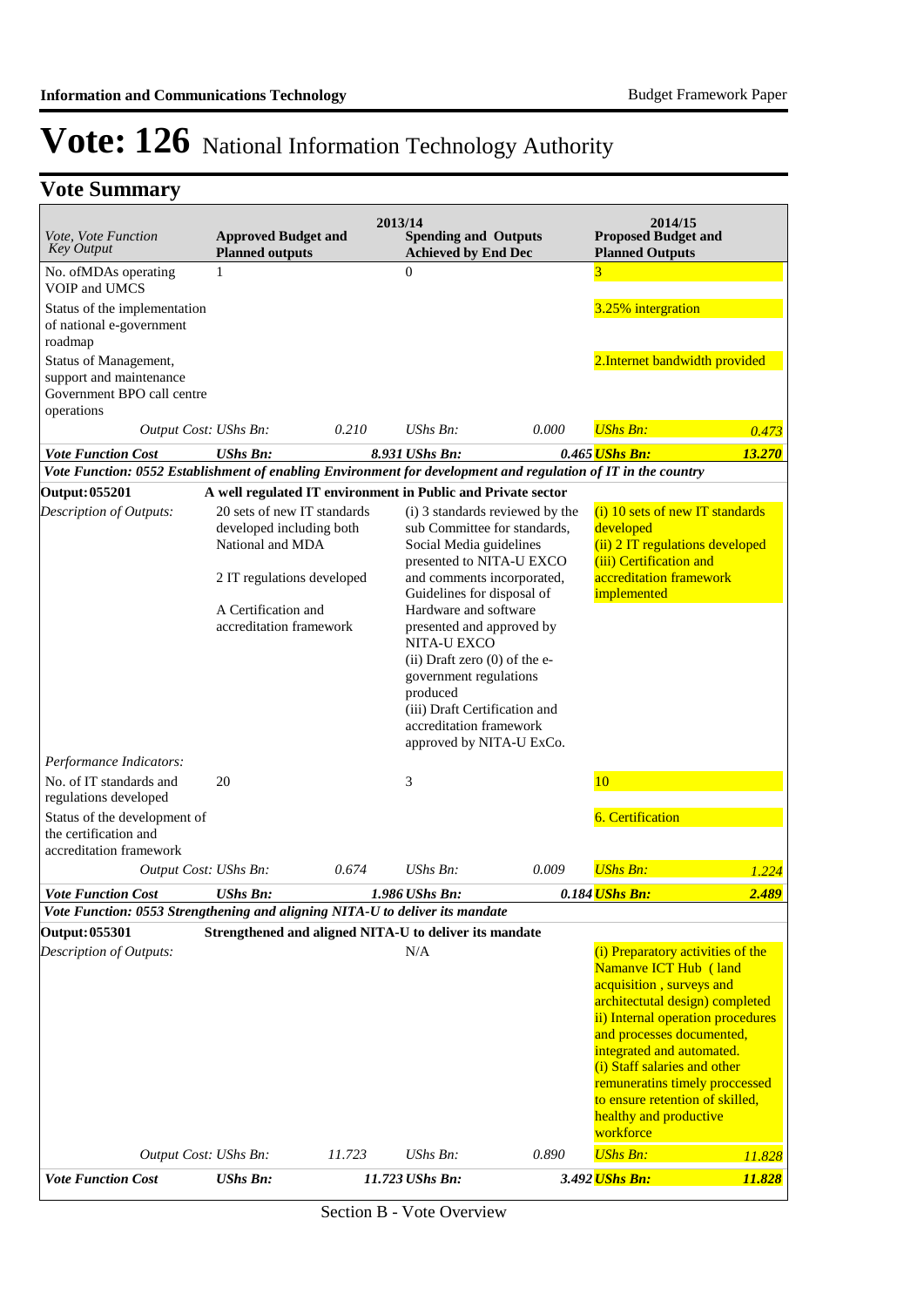### **Vote Summary**

|                               |                            | 2013/14                     | 2014/15                    |        |
|-------------------------------|----------------------------|-----------------------------|----------------------------|--------|
| <i>Vote, Vote Function</i>    | <b>Approved Budget and</b> | <b>Spending and Outputs</b> | <b>Proposed Budget and</b> |        |
| Key Output                    | <b>Planned outputs</b>     | <b>Achieved by End Dec</b>  | <b>Planned Outputs</b>     |        |
| <b>Cost of Vote Services:</b> | UShs $Bn$ :                | $22.641$ UShs Bn:           | 4.141 <i>UShs Bn:</i>      | 27.587 |

*\* Excluding Taxes and Arrears*

#### *2014/15 Planned Outputs*

1. National IT infrastructure extended to reach priority users and interconnect with other countries. A)Phased implementation of Last mile connectivity

-Connectivity Extended to MDAs within the greater Kampala area and Entebbe (80 Sites in Kampala and Entebbe)

b) Completion of Phase III of the NBI

<sup>-756</sup> Kms of fibre optic cable laid to connect Kampala -Masaka , Masaka -Mutukula , Masaka -Mbarara , Mbarara - Katuna and Masindi - Kyenjojo to the NBI

Network Operations Centre (NOC) set up to monitor, provision services and ensure availability of the NBI.

<sup>-</sup>Closed Circuit Television (CCTV) installed at 25 NBI transmission sites to enhance security.

<sup>-</sup>Closed Circuit Television (CCTV) access contol installed at the Metropolitan Area Network (MAN) centre to enhance security.

2. Information Security capacity enhanced in Government

a) Preparations for the Implementation of Public Key Infrastructure (PKI)

At least three (3) sensitization sessions conducted about PKI.

B) Implementation of the National Information Security Framework

- Atleast two (2) sensitization sessions conducted about components of the National Information Security Framework.

C)Development of National CERT

-Basic component of the CERT operationalised (security alert and security incident response)

3. Use and sharing of IT infrastructure and services rationalized in Government

a) Centralized hosting services, data centre services and disaster recovery services for government applications and data

Data centre and disaster recovery sites upgraded to take up at leat 5 additional services per annum

-Five (5) MDAs hosted and / or provided disaster recovery services at the data centre

⁻ Five (5) Government websites hosted and supported

b) Delivery of internet bandwidth to MDAs over the NBI

-Bandwidth provisioning infrastructure set up

-Internet bandwidth provided to eighty (70) MDAs over the NBI

c)Consolidation of enterprise agreements for Microsoft and Oracle.

Master Business Services Agreement (MBSA) with Microsoft -at least ten (10) high volume MDA Microsoft Users enrolled

Agreement for consolidation of licenses with Oracle completed- at least three (3) high volume MDA Oracle Users enrolled.

D) Integration of National Databases

⁻ Two validation workshops for the feasibility study on integration of databases conducted

4. Conducive operational environment for e-government development established a) Certification and Accreditation of IT Products and Services

-One validation workshops on IT Certification and Accreditation framework conducted targeting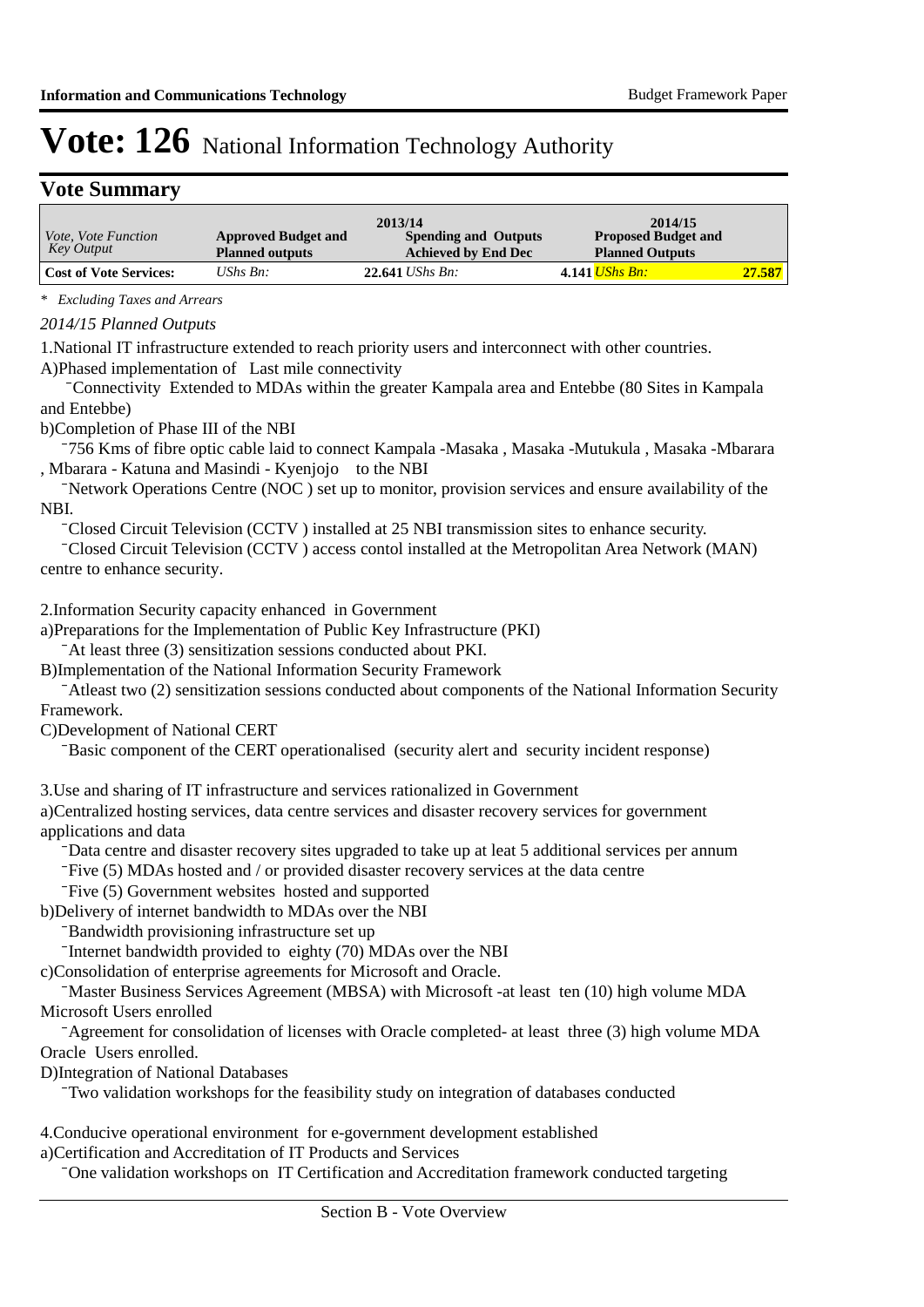## **Vote Summary**

| Government and government service providers                                                                                                             |
|---------------------------------------------------------------------------------------------------------------------------------------------------------|
| "At least Three (3) certification agencies contracted                                                                                                   |
| <sup>-</sup> Certification and accreditation of IT piloted for Government ICT service providers                                                         |
| b)Development and enforcement of IT Standards and regulations                                                                                           |
| "Standards implementation guidelines and manuals prepared for 16 gazetted IT standards                                                                  |
| -At least 5 new priority IT standards developed                                                                                                         |
| -Stakeholder consultation for e-Government regulations.                                                                                                 |
| -The first draft of the accreditation regulations reviewed and second draft prepared                                                                    |
| c)Operationalization of regulations for the cyber laws                                                                                                  |
| Twelve (12) awareness sessions about cyber laws carried out                                                                                             |
| Four (4) compliance assessments undertaken                                                                                                              |
| -Online forms for licence registrations prepared and made available to public                                                                           |
| d)Resolve at least 70% of the requests for technical support                                                                                            |
| -70% of requests for technical support provided                                                                                                         |
| 5. Increased availability and uptake of e-Government services                                                                                           |
| a)Development of a Government interaction Centre                                                                                                        |
| b)IT help desk piloted                                                                                                                                  |
| -Atleast 3 sensitization sessions on government helpdesk conducted.                                                                                     |
| -Implementation of IT help desk                                                                                                                         |
| c)Implementation of one-stop centre for UIA                                                                                                             |
| "One-stop centre for UIA Web portal designed and implemented                                                                                            |
| d)Technical support to NSIS (National ID project)                                                                                                       |
| -Technical support provided to NSIS project                                                                                                             |
| -Quality assurance for NSIS project conducted                                                                                                           |
| e)Utilisation of VoIP and UMCS enhanced in pilot MDAs                                                                                                   |
| <sup>-</sup> 3 MDAs trained in proper usage of VoIP & UMCS                                                                                              |
|                                                                                                                                                         |
| 6. IT awareness and capacity enhanced in Government                                                                                                     |
| a)Capacity Building for civil servants                                                                                                                  |
| Development and delivery of e-learning tool                                                                                                             |
|                                                                                                                                                         |
| 7.NITA-U operationalized                                                                                                                                |
| a)NITA-U home and IT park established                                                                                                                   |
| Preparatory activities of the Namanve ICT Hub (land acquisition, surveys and architectural design)                                                      |
| completed                                                                                                                                               |
| b) Strengthening and aligning NITA-U internal operations                                                                                                |
| -Internal operation procedures and processes documented integrated and automated.                                                                       |
|                                                                                                                                                         |
| 8.BPO industry promoted in the Country<br>a)Maintenance of the BPO centre                                                                               |
|                                                                                                                                                         |
| <sup>-</sup> Bandwidth and Utilities for maintenance of the PBO Incubation centre acquired<br>b)BPO branding and marketing                              |
| -BPO standards adopted                                                                                                                                  |
|                                                                                                                                                         |
| Table V2.2: Past and Medum Term Key Vote Output Indicators*<br><b>MTEF Projections</b>                                                                  |
| $\begin{array}{c}\n 2013/14 \\ \  \, \textrm{Approved} \quad \  \, \textrm{O}\n\end{array}$<br>Vote Function Key Output<br>2012/13<br><b>Outturn by</b> |
| 2014/15<br>2015/16<br>2016/17<br><b>Indicators and Costs:</b><br><b>End Dec</b><br>Outturn<br><b>Plan</b>                                               |
| Vote: 126 National Information Technology Authority                                                                                                     |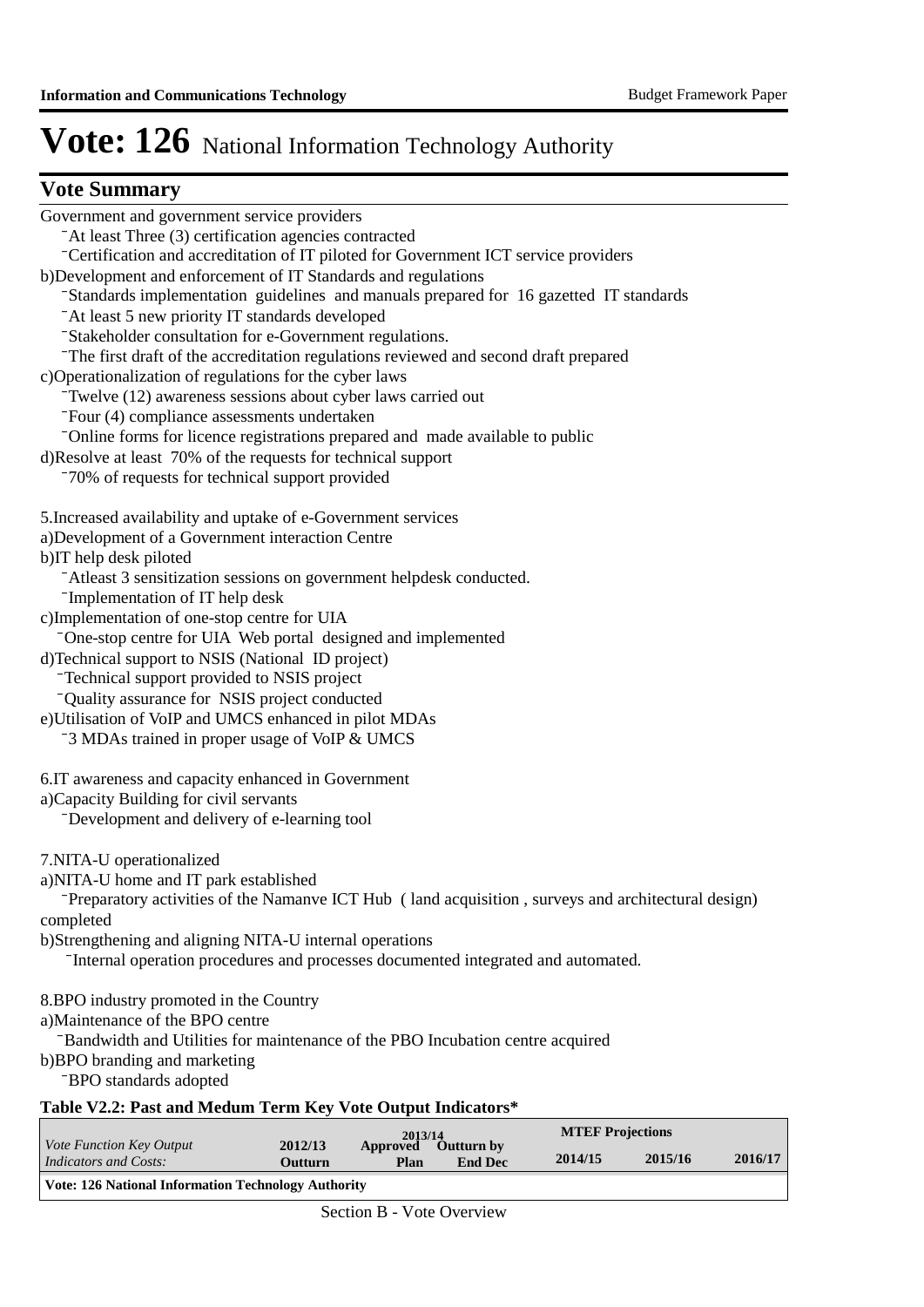### **Vote Summary**

|                                                                                                                        |                           | 2013/14          |                                     |                                             | <b>MTEF Projections</b> |         |
|------------------------------------------------------------------------------------------------------------------------|---------------------------|------------------|-------------------------------------|---------------------------------------------|-------------------------|---------|
| <i>Vote Function Key Output</i><br><b>Indicators and Costs:</b>                                                        | 2012/13<br><b>Outturn</b> | Approved<br>Plan | <b>Outturn by</b><br><b>End Dec</b> | 2014/15                                     | 2015/16                 | 2016/17 |
| Vote Function:0551 Development of Secure National Information Technology (IT) Infrastructure and e-Government services |                           |                  |                                     |                                             |                         |         |
| No. of rationalization<br>recommendations of IT systems<br>implemented                                                 |                           |                  | $\Omega$                            |                                             |                         |         |
| Status of the development of the IT<br><b>Business park</b>                                                            |                           |                  |                                     | 1.Framework                                 |                         |         |
| No. of MDAs operating VOIP and<br><b>UMCS</b>                                                                          |                           | 1                | $\vert$ 0                           | 3                                           |                         |         |
| Status of Management, support and<br>maintenance Government BPO call<br>centre operations                              |                           |                  |                                     | 2. Internet<br><b>bandwidth</b><br>provided |                         |         |
| Status of the implementation of<br>national e-government roadmap                                                       |                           |                  |                                     | 3.25%<br>intergration                       |                         |         |
| <b>Vote Function Cost (UShs bn)</b>                                                                                    | 0.000                     | 8.931            | 0.465                               | 13.270                                      | 33.751                  | 33.824  |
| Vote Function:0552 Establishment of enabling Environment for development and regulation of IT in the country           |                           |                  |                                     |                                             |                         |         |
| No. of IT standards and regulations<br>developed                                                                       |                           | 20               | $\overline{3}$                      | 10                                          |                         |         |
| Status of the development of the<br>certification and accreditation<br>framework                                       |                           |                  |                                     | <b>6. Certification</b>                     |                         |         |
| <b>Vote Function Cost (UShs bn)</b>                                                                                    | 0.000                     | 1.986            | 0.184                               | 2.489                                       | 10.640                  | 10.640  |
| Vote Function:0553 Strengthening and aligning NITA-U to deliver its mandate                                            |                           |                  |                                     |                                             |                         |         |
| <b>Vote Function Cost (UShs bn)</b>                                                                                    | 0.000                     | 11.723           | 3.492                               | 11.828                                      | 19.611                  | 20.329  |
| <b>Cost of Vote Services (UShs Bn)</b>                                                                                 | 0.000                     | 22.641           | 4.141                               | 27.587                                      | 64.001                  | 64.792  |

#### *Medium Term Plans*

(i) To improve availability and access to IT infrastructure and services in the country ( to cover at least 80% of MDA and Target User Groups)

(ii) To build sustainable capacity for delivery and uptake of Interoperable e-Government applications and services as well as promoting information sharing across Government

(iii) To ensure compliance to IT standards,laws and regulations.

(iv) To implement an accreditation and certification system for IT professionals, IT training, products and services

(v) To implement comprehensive IT human resource skills development Strategy and programme

- (vi) To ensure alignment of IT competencies and professions in MDAs
- (vii) To ensure harmonization of National IT security initiatives within the EAC region and internationally.
- (viii) Promotion of ICT Parks, BPO Parks and ITES in collaboration with the private sector.
- (ix) Strengthen internal organization processes and ensure staff capacity enhancement.

#### **(ii) Efficiency of Vote Budget Allocations**

1. The ERP is expected to ensure a more harmonized and coordinated internal processes hence improved performance

2. The contract based recruitment is being reinforced by performance based management which ensures optimization of Staff time

#### **Table V2.3: Allocations to Key Sector and Service Delivery Outputs over the Medium Term**

|                                 | $(i)$ Allocation (Shs Bn) |                                 |      | $(ii)$ % Vote Budget |          |          |                                 |       |
|---------------------------------|---------------------------|---------------------------------|------|----------------------|----------|----------|---------------------------------|-------|
| <b>Billion Uganda Shillings</b> |                           | 2013/14 2014/15 2015/16 2016/17 |      |                      |          |          | 2013/14 2014/15 2015/16 2016/17 |       |
| <b>Key Sector</b>               | 15.2                      | <b>21.9</b>                     | 48.9 | 49.6                 | $67.2\%$ | $79.3\%$ | 76.4%                           | 76.6% |
| Service Delivery                | 15.2                      | 21.9                            | 48.9 | 49.6                 | 67.2%    | $79.3\%$ | 76.4%                           | 76.6% |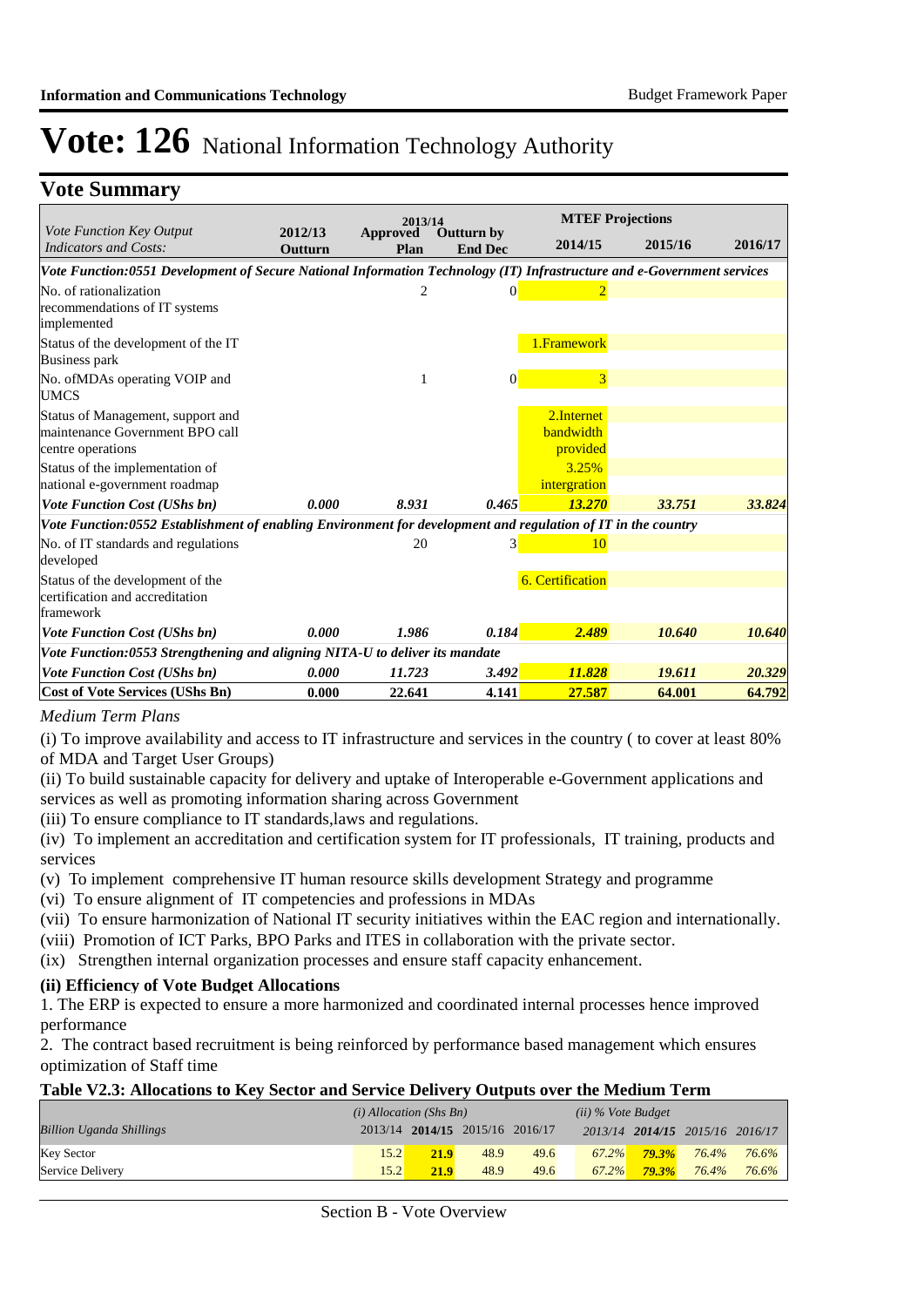### **Vote Summary**

## **Table V2.4: Key Unit Costs of Services Provided and Services Funded (Shs '000)**

#### **(iii) Vote Investment Plans**

1. Phase III funding is estimated at USD 15M and its part of the approved EXIM Bank loan of USD 106M obtained from China.

2. NITA-U expects to finance some of the Capital investments such as Land and building from NTR and communication levy 45% of 1%

3. NITA-U is in the process of finalizing its Private Public Partnership (PPP) framework which will provide additional funding stream to the above and other capital investments.

#### **Table V2.5: Allocations to Capital Investment over the Medium Term**

|                                           | $(i)$ Allocation (Shs Bn) |             |                                 | $(ii)$ % Vote Budget |           |           |                                 |           |
|-------------------------------------------|---------------------------|-------------|---------------------------------|----------------------|-----------|-----------|---------------------------------|-----------|
| <b>Billion Uganda Shillings</b>           |                           |             | 2013/14 2014/15 2015/16 2016/17 |                      |           |           | 2013/14 2014/15 2015/16 2016/17 |           |
| Consumption Expendture (Outputs Provided) | 20.5                      | <b>25.1</b> | 61.5                            | 62.3                 | $90.7\%$  | $90.8\%$  | $96.0\%$                        | $96.1\%$  |
| Investment (Capital Purchases)            | 2.1                       | 2.5         | 2.5                             | 2.5                  | 9.3%      | $9.2\%$   | $4.0\%$                         | 3.9%      |
| <b>Grand Total</b>                        | 22.6                      | 27.6        | 64.0                            | 64.8                 | $100.0\%$ | $100.0\%$ | $100.0\%$                       | $100.0\%$ |

1. NBI Phase III infrastructure

- 2. Land and building for NITA-U home
- 3. Intergrated Data Centre, Disaster Recovery Sites
- 4. Intergrated Information Management Systems and Enterprise Resource Program (ERP) solution.
- 5. Security Information and events management system

#### **Table V2.6: Major Capital Investments**

| <b>Project, Programme</b>                           | 2013/14                                                                   |                                                                                         | 2014/15                               |  |
|-----------------------------------------------------|---------------------------------------------------------------------------|-----------------------------------------------------------------------------------------|---------------------------------------|--|
| <b>Vote Function Output</b><br><b>UShs Thousand</b> | <b>Approved Budget, Planned</b><br><b>Outputs (Quantity and Location)</b> | <b>Actual Expenditure and</b><br><b>Outputs by September</b><br>(Quantity and Location) |                                       |  |
| <b>Project 1055 Business Process Outsourcing</b>    |                                                                           |                                                                                         |                                       |  |
| 055171 Acquisition of Land<br>by Government         |                                                                           | Concept note for establishing<br>NITA-U house prepared.                                 | (i) Land Purchased for NITA-U<br>Home |  |
| Total                                               | 2,110,000                                                                 | 0                                                                                       | 2,533,656                             |  |
| <b>GoU</b> Development                              | 0                                                                         | 0                                                                                       | 0                                     |  |
| <b>External Financing</b>                           | 0                                                                         | 0                                                                                       | $\theta$                              |  |
| <b>NTR</b>                                          | 2,110,000                                                                 | 0                                                                                       | 2.533.656                             |  |

#### **(iv) Vote Actions to improve Priority Sector Outomes**

In order to improve Vote function performance and address key performance issues the following priority interventions will be executed;

(i) Ensure effective implementation and supervision of Phase III of the NBI

(ii) Ensure implementaton of the strategy for the rationalisation of IT initiatives in Government

(iii) Enforcement of IT standards and regulations and ensure their harmonisation within the EAC framework

(iv) commission targeted and mass awareness creation about IT and e-Government services for greater appreciation and mindset change

(v) Ensure that national IT capacity building is executed in an integrated and holistic manner

(vi) Ensure effective planning for RCIP and delivery of the commercialisation of the NBI to bolster NITA-U's resource envelope

(vii) Further alignment of NITA-U planned annual output targets with the strategic plan

#### **Table V2.7: Priority Vote Actions to Improve Sector Performance**

| 2013/14 Planned Actions:                                 | 2013/14 Actions by Sept: | 2014/15 Planned Actions: | <b>MT Strategy:</b> |
|----------------------------------------------------------|--------------------------|--------------------------|---------------------|
| Sector Outcome 1: Improved service delivery through ICTs |                          |                          |                     |
|                                                          |                          |                          |                     |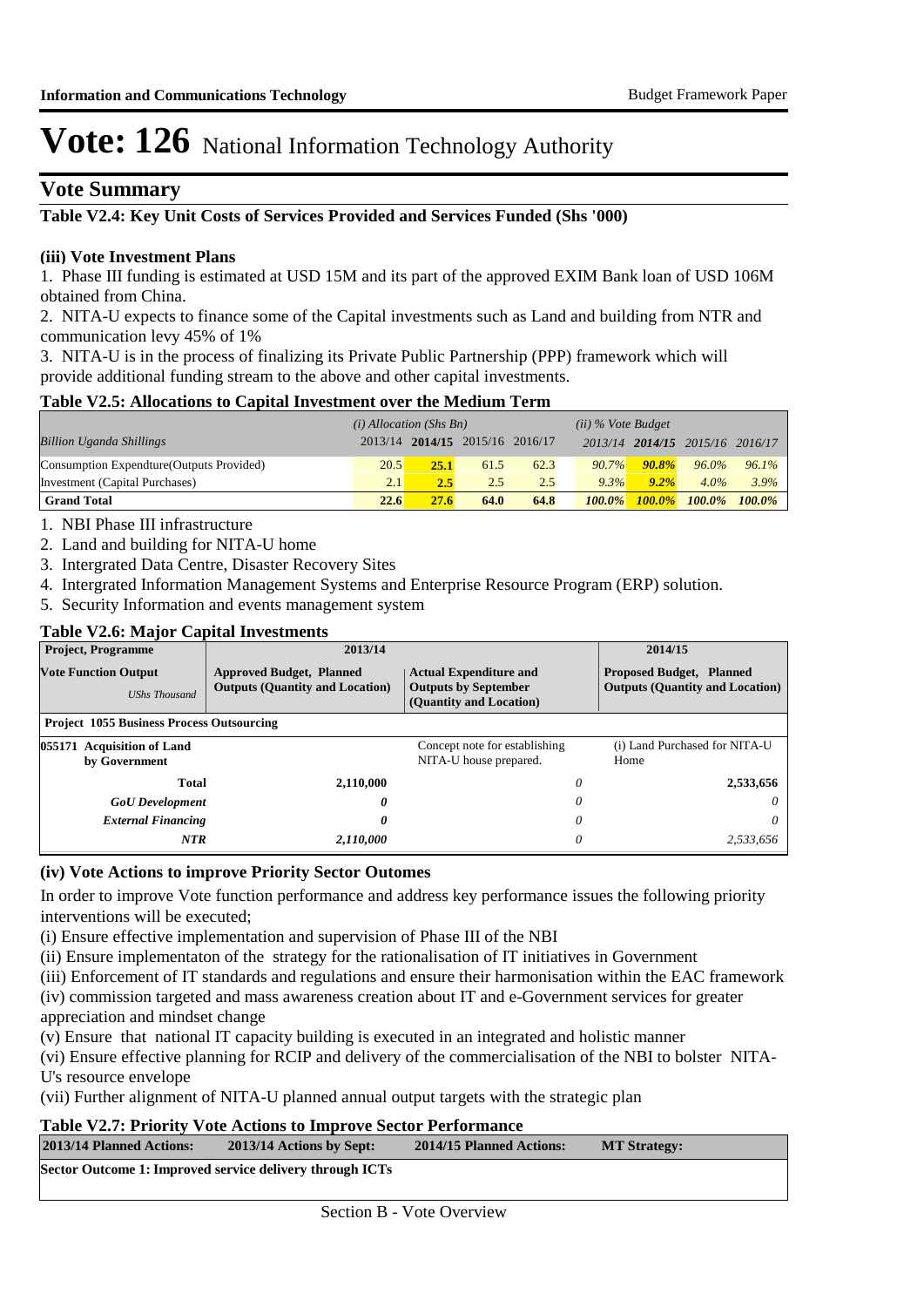|  | <b>Vote Summary</b> |  |
|--|---------------------|--|
|--|---------------------|--|

| 2013/14 Planned Actions:                                                                                                                                                                                                                                                                                    | 2013/14 Actions by Sept:                                                                                                                                                                                                                                                                                                                                                                                                                                                                                                                                                                                                                                          | 2014/15 Planned Actions:                                                                                                                                         | <b>MT Strategy:</b>                                                                                                                                                                                                                       |  |  |  |
|-------------------------------------------------------------------------------------------------------------------------------------------------------------------------------------------------------------------------------------------------------------------------------------------------------------|-------------------------------------------------------------------------------------------------------------------------------------------------------------------------------------------------------------------------------------------------------------------------------------------------------------------------------------------------------------------------------------------------------------------------------------------------------------------------------------------------------------------------------------------------------------------------------------------------------------------------------------------------------------------|------------------------------------------------------------------------------------------------------------------------------------------------------------------|-------------------------------------------------------------------------------------------------------------------------------------------------------------------------------------------------------------------------------------------|--|--|--|
|                                                                                                                                                                                                                                                                                                             | Vote Function: 05 51 Development of Secure National Information Technology (IT) Infrastructure and e-Government services                                                                                                                                                                                                                                                                                                                                                                                                                                                                                                                                          |                                                                                                                                                                  |                                                                                                                                                                                                                                           |  |  |  |
| <b>VF Performance Issue:</b><br>(i) Implementation of the<br>Rationalization strategy for IT<br>initiatives<br>(ii) Implementation of a<br>uniform methodology for<br>delivery and governance of IT<br>projects<br>(iii) Issuance of critical<br>standards for IT infrastructure<br>(hardware and software) | Lack of harmonization of IT initiatives and IT Project Management approaches in Government<br>(i) Procurement of bulk<br>internet bandwidth completed<br>(ii) Enterprise Direct Advisor<br>(EDA) was procured for<br>Microsoft Licences. Inception<br>report was presented and<br>approved by EXCO<br>(iii) Data Collection on<br>Microsoft licences from<br>MDAs was commenced<br>(iv) Oracle Organised<br>workshop to sensitize MDAs<br>on bulk licencing<br>(v) Compilation of status of<br>Oracle licences is on-going<br>using software for gathering<br>licence information<br>(vi) Draft National IT project<br><b>Management Methodology</b><br>finalized | (i) Implementation of the<br><b>Rationalization strategy for IT</b><br>initiatives<br>(ii) Roll out the National IT<br>project management<br>methodology to MDAs | (i) Harmonisation of IT<br>infrastructure policies, laws<br>and regulations<br>(ii) Ensure interoperability and<br>sharability of IT infrastructure<br>across government (MDAs<br>and LGs)<br>(iii) Enforce IT standards &<br>regulations |  |  |  |
|                                                                                                                                                                                                                                                                                                             | Vote Function: 05 52 Establishment of enabling Environment for development and regulation of IT in the country                                                                                                                                                                                                                                                                                                                                                                                                                                                                                                                                                    |                                                                                                                                                                  |                                                                                                                                                                                                                                           |  |  |  |
| VF Performance Issue:                                                                                                                                                                                                                                                                                       | Low adoption and adherence to IT regulations and standards                                                                                                                                                                                                                                                                                                                                                                                                                                                                                                                                                                                                        |                                                                                                                                                                  |                                                                                                                                                                                                                                           |  |  |  |
| (i) Further awareness creation<br>on cyber laws<br>(ii) Sensitization on IT<br>standards<br>(iii) conduct inspection and<br>audit                                                                                                                                                                           | (i) 4 MDAs were sensitized in<br>Cyber Laws (Electricity<br>Regulatory Authority,<br>MoFPED, Ministry of Energy<br>and Mineral Development and<br>Bank of Uganda)<br>(ii) Preparatory activities for<br>IT Standards sensitazation<br>workshop undertaken<br>(iii)Compliance Assessment<br>for African Vending Systems<br>(Payway) in respect of the<br><b>Electronic Transactions Act</b><br>completed.                                                                                                                                                                                                                                                          | (i) Further awareness creation<br>on cyber laws<br>(ii) Sensitization on IT<br>standards<br>(iii) conduct inspection and<br>audit                                | Ensure optimal compliance to<br>standards and regulations                                                                                                                                                                                 |  |  |  |
|                                                                                                                                                                                                                                                                                                             | Vote Function: 05 53 Strengthening and aligning NITA-U to deliver its mandate                                                                                                                                                                                                                                                                                                                                                                                                                                                                                                                                                                                     |                                                                                                                                                                  |                                                                                                                                                                                                                                           |  |  |  |
| VF Performance Issue:                                                                                                                                                                                                                                                                                       |                                                                                                                                                                                                                                                                                                                                                                                                                                                                                                                                                                                                                                                                   |                                                                                                                                                                  |                                                                                                                                                                                                                                           |  |  |  |
| VF Performance Issue:                                                                                                                                                                                                                                                                                       | Inadequate operational procedures, systems and internal capacity                                                                                                                                                                                                                                                                                                                                                                                                                                                                                                                                                                                                  |                                                                                                                                                                  |                                                                                                                                                                                                                                           |  |  |  |
| (i) Ensure connectivity to<br>IFMS, IPPS and other<br>Government systems<br>(ii) Establish other<br>operational systems such as                                                                                                                                                                             | (i) IFMS successfully installed<br>at NITA-U HQ.<br>(ii) IFMS training for Finance<br>and Procurement Staff &<br><b>Accounting Officer</b>                                                                                                                                                                                                                                                                                                                                                                                                                                                                                                                        | (ii) Establish other operational<br>systems such as ERP<br>(iii) Ensure staff training and<br>capacity building                                                  | (i) Ensure that a conducive<br>working environment is in<br>place                                                                                                                                                                         |  |  |  |
| ERP<br>(iii) Ensure staff training and<br>capacity building                                                                                                                                                                                                                                                 | undertaken.<br>(iii) ToRs for ERP reviewed                                                                                                                                                                                                                                                                                                                                                                                                                                                                                                                                                                                                                        |                                                                                                                                                                  |                                                                                                                                                                                                                                           |  |  |  |
| Sector Outcome 2: Improved access and utilisation of quality and affordable ICT resources and services in all spheres of life.                                                                                                                                                                              |                                                                                                                                                                                                                                                                                                                                                                                                                                                                                                                                                                                                                                                                   |                                                                                                                                                                  |                                                                                                                                                                                                                                           |  |  |  |
| <b>VF Performance Issue:</b>                                                                                                                                                                                                                                                                                | Vote Function: 05 51 Development of Secure National Information Technology (IT) Infrastructure and e-Government services<br>Mindset related issues leading to slow transition from manual to electronic systems and low uptake of e-<br>government services                                                                                                                                                                                                                                                                                                                                                                                                       |                                                                                                                                                                  |                                                                                                                                                                                                                                           |  |  |  |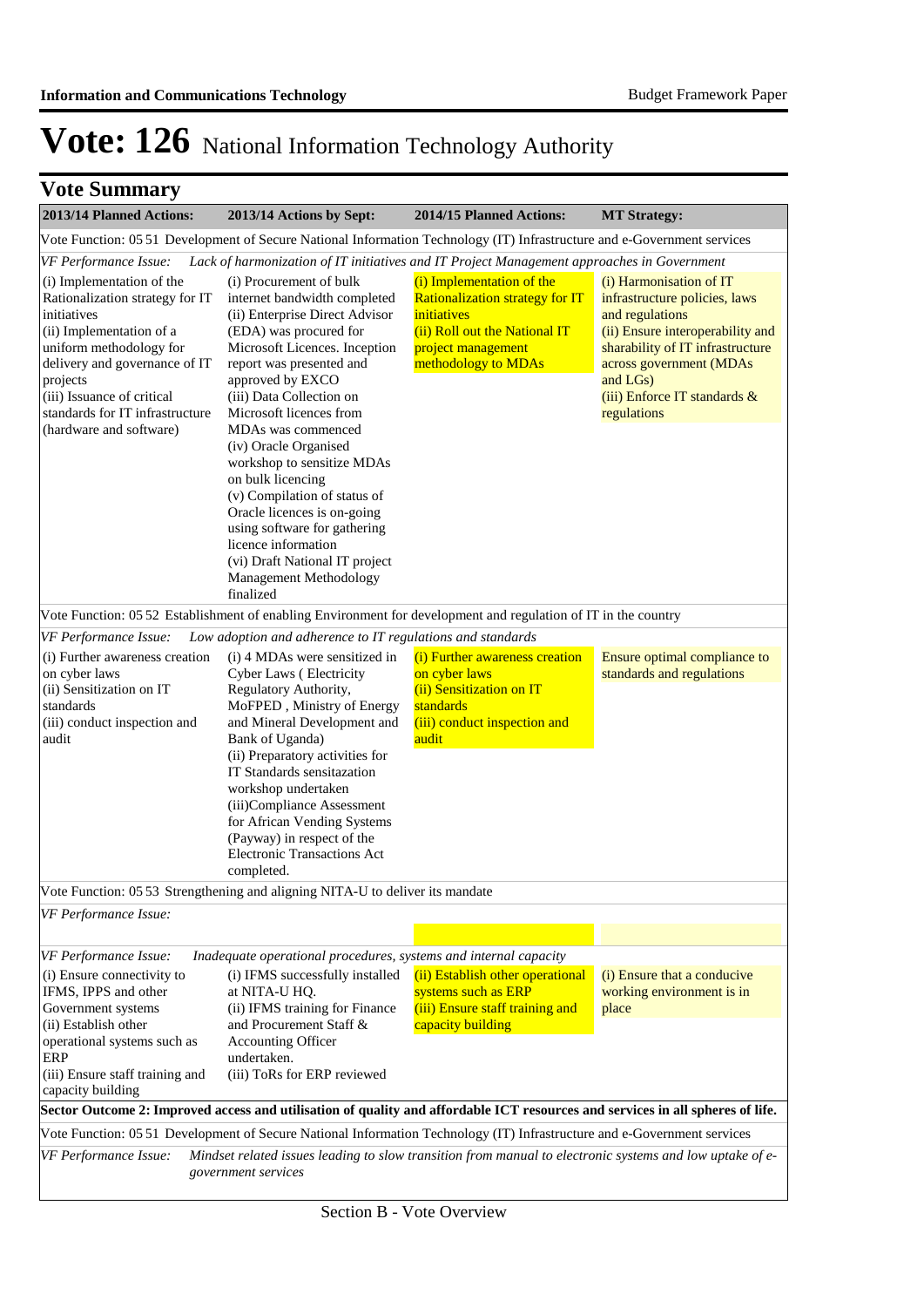| <b>Vote Summary</b>                                                                                                                                                                                                                                                                 |                                                                                                                                                                                                                                                                                                                                                                                                                                                             |                                                                                                                                                                                                  |                                                                                                                                                                                                                                                                                 |
|-------------------------------------------------------------------------------------------------------------------------------------------------------------------------------------------------------------------------------------------------------------------------------------|-------------------------------------------------------------------------------------------------------------------------------------------------------------------------------------------------------------------------------------------------------------------------------------------------------------------------------------------------------------------------------------------------------------------------------------------------------------|--------------------------------------------------------------------------------------------------------------------------------------------------------------------------------------------------|---------------------------------------------------------------------------------------------------------------------------------------------------------------------------------------------------------------------------------------------------------------------------------|
| 2013/14 Planned Actions:                                                                                                                                                                                                                                                            | 2013/14 Actions by Sept:                                                                                                                                                                                                                                                                                                                                                                                                                                    | 2014/15 Planned Actions:                                                                                                                                                                         | <b>MT Strategy:</b>                                                                                                                                                                                                                                                             |
| (i) Create mass awareness on<br>the use of e-government<br>services to MDAs and<br>general public<br>(ii) Capacity building of<br>Ugandans in use of IT service<br>and e-government applications                                                                                    | (i) Organized executive<br>training on foundations of<br>Government Information<br>Leadership for MDA IT<br>Personnel<br>(ii) Technical staff in 3 MDAs<br>trained in Video Conferencing<br>to be champions in their<br>organizations                                                                                                                                                                                                                       | ((i) Create mass awareness on<br>the use of e-government<br>services to MDAs and general<br>public<br>(ii) Capacity building of<br>Ugandans in use of IT service<br>and e-government application | (i) Ensure that there is mass<br>awareness about IT/ITES and<br>e-government delivery among<br>Ugandans from all walks of life<br>(ii) ensure that there critical<br>national capacity is built in use<br>of IT services.                                                       |
|                                                                                                                                                                                                                                                                                     | Vote Function: 05 52 Establishment of enabling Environment for development and regulation of IT in the country                                                                                                                                                                                                                                                                                                                                              |                                                                                                                                                                                                  |                                                                                                                                                                                                                                                                                 |
| VF Performance Issue:                                                                                                                                                                                                                                                               |                                                                                                                                                                                                                                                                                                                                                                                                                                                             |                                                                                                                                                                                                  |                                                                                                                                                                                                                                                                                 |
|                                                                                                                                                                                                                                                                                     | Sector Outcome 3: Improved contribution of ICT to employment, income and growth.                                                                                                                                                                                                                                                                                                                                                                            |                                                                                                                                                                                                  |                                                                                                                                                                                                                                                                                 |
|                                                                                                                                                                                                                                                                                     | Vote Function: 05 51 Development of Secure National Information Technology (IT) Infrastructure and e-Government services                                                                                                                                                                                                                                                                                                                                    |                                                                                                                                                                                                  |                                                                                                                                                                                                                                                                                 |
| VF Performance Issue:                                                                                                                                                                                                                                                               | Limited National Broadband coverage, over reliance on a single route to the sea cables and limited<br>connectivity to regional and international gateways                                                                                                                                                                                                                                                                                                   |                                                                                                                                                                                                  |                                                                                                                                                                                                                                                                                 |
| (i) Implementation of NBI<br>Phase III including Masaka -<br>Mutukula, which provides an<br>alternative route to the sea<br>cables.<br>(ii) Develop a national<br>broadband strategy<br>(iii Maintainance and upgrade<br>of the network                                             | (i) Contract for Phase III<br>approved by Solicitor<br>General. Still finalizing some<br>amendments with Huawei to<br>finalize sign off<br>(ii) Supervisor for Phase III<br>procured                                                                                                                                                                                                                                                                        | (i) Implementation of NBI<br>Phase III including Masaka -<br>Mutukula, which provides an<br>alternative route to the sea<br>cables.<br>(ii) Implementation of lastmile<br>solutions              | (i) Ensure harmonisation of<br>public and private sector<br>initiatives for rapid expansion<br>of the national broadband<br>(ii) Ensure interconnectivity of<br>Uganda to other countries in<br>the Region<br>(iii Maintainance and upgrade<br>of the network                   |
|                                                                                                                                                                                                                                                                                     | Vote Function: 05 52 Establishment of enabling Environment for development and regulation of IT in the country                                                                                                                                                                                                                                                                                                                                              |                                                                                                                                                                                                  |                                                                                                                                                                                                                                                                                 |
| VF Performance Issue:                                                                                                                                                                                                                                                               | Uncordinated IT capacity building and skills development initiatives                                                                                                                                                                                                                                                                                                                                                                                        |                                                                                                                                                                                                  |                                                                                                                                                                                                                                                                                 |
| (i) Support initiatives towards<br>the creation of IT industry<br>association<br>(ii) Ensure that an national IT<br>capacity building action plan<br>is in place and implemented<br>(iii) Accreditation and<br>certification of IT training<br>institutions and IT<br>professionals | (i) Advocacy for the ICT<br>Association of Uganda i.e<br>encouraging them to register<br>with Public Sector Foundation<br>(PSF)<br>(ii) Encouraging them to<br>participate in ICT Sector<br>Activities by nominating one<br>of the members to participate<br>on the taskforce for<br>development of the<br>Certification and Accreditation<br>framework<br>(iii) Following up on the<br>activities of the association e.g<br>registration of members of the | (i) Ensure that an national IT<br>capacity building action plan<br>is in place and implemented<br>(ii) Accreditation and<br>certification of IT training<br>institutions and IT<br>professionals | (i) Ensure that IT capacity<br>building in the country is<br>undertaken in a holistic and<br>integrated manner<br>(ii) Ensure that priority<br>strategic IT training and skills<br>are identified and ugandans<br>are seconded to undertake<br>those trainings internationally. |
|                                                                                                                                                                                                                                                                                     | Association that is in progress.                                                                                                                                                                                                                                                                                                                                                                                                                            |                                                                                                                                                                                                  |                                                                                                                                                                                                                                                                                 |
|                                                                                                                                                                                                                                                                                     | Vote Function: 05 53 Strengthening and aligning NITA-U to deliver its mandate                                                                                                                                                                                                                                                                                                                                                                               |                                                                                                                                                                                                  |                                                                                                                                                                                                                                                                                 |
| VF Performance Issue:                                                                                                                                                                                                                                                               |                                                                                                                                                                                                                                                                                                                                                                                                                                                             |                                                                                                                                                                                                  |                                                                                                                                                                                                                                                                                 |

## *V3 Proposed Budget Allocations for 2014/15 and the Medium Term*

*This section sets out the proposed vote budget allocations for 2014/15 and the medium term, including major areas of expenditures and any notable changes in allocations.*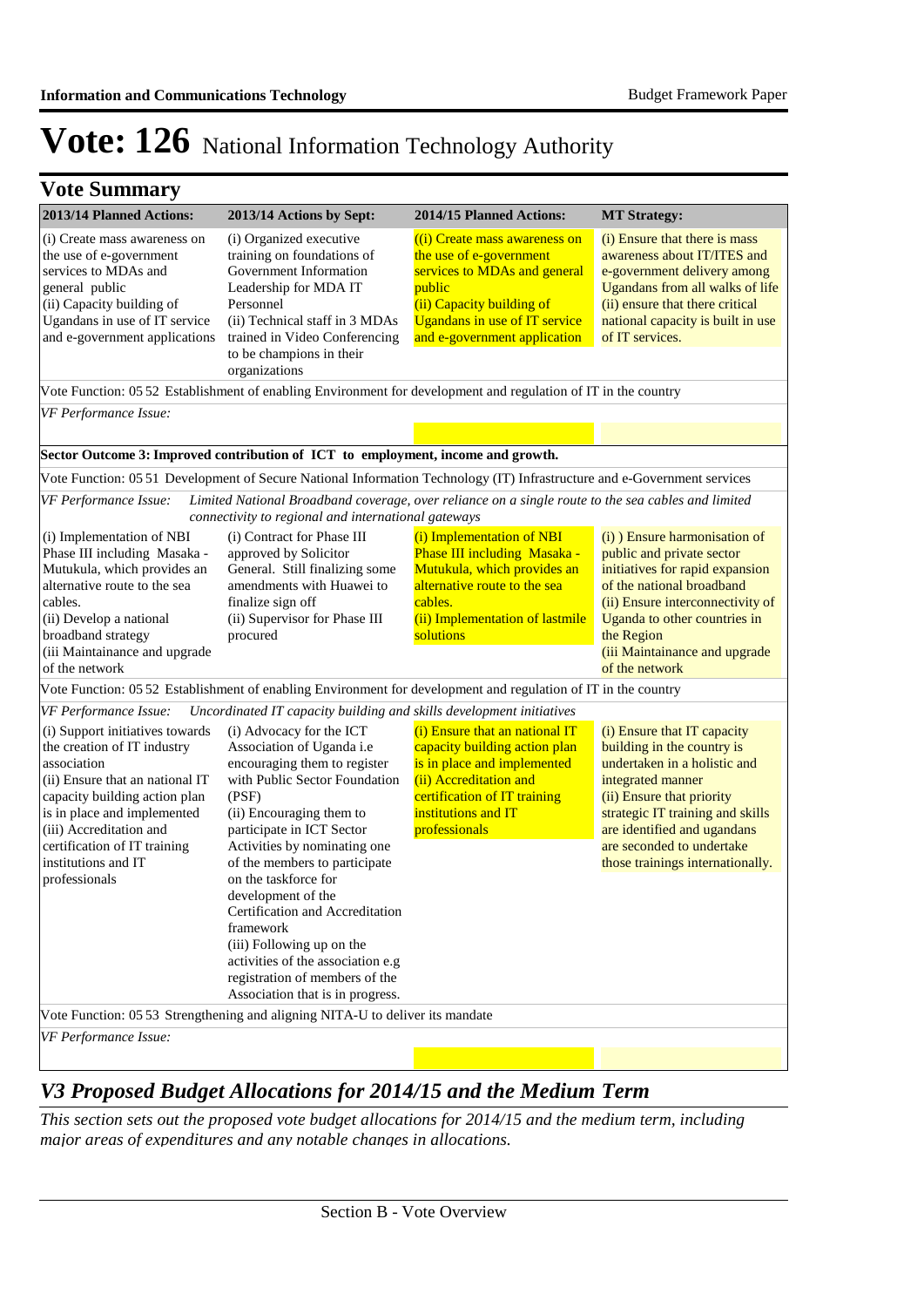### **Vote Summary**

| Table V3.1: Past Outturns and Medium Term Projections by Vote Function* |                           |                        |                                    |                                |         |         |  |
|-------------------------------------------------------------------------|---------------------------|------------------------|------------------------------------|--------------------------------|---------|---------|--|
|                                                                         |                           | 2013/14                |                                    | <b>MTEF Budget Projections</b> |         |         |  |
|                                                                         | 2012/13<br><b>Outturn</b> | Appr.<br><b>Budget</b> | <b>Spent by</b><br><b>End Sept</b> | 2014/15                        | 2015/16 | 2016/17 |  |
| <b>Vote: 126 National Information Technology Authority</b>              |                           |                        |                                    |                                |         |         |  |
| 0551 Development of Secure National Information Technology (IT) Infr    | 0.000                     | 8.931                  | 0.017                              | 13.270                         | 33.751  | 33.824  |  |
| 0552 Establishment of enabling Environment for development and regu     |                           | 1.986                  | 0.036                              | 2.489                          | 10.640  | 10.640  |  |
| 0553 Strengthening and aligning NITA-U to deliver its mandate           | 0.000                     | 11.723                 | 0.890                              | 11.828                         | 19.611  | 20.329  |  |
| <b>Total for Vote:</b>                                                  | 0.000                     | 22.641                 | 0.944                              | 27.587                         | 64.001  | 64.792  |  |

#### **(i) The Total Budget over the Medium Term**

For the FY 2014/15, the estimated Government of Uganda (GoU) budget allocation to NITA-U amounts to UGX 10.469BN of which, UGX 5.12Bn is expenditure on wage, UGX 3.51BN on non-wage (recurrent), and UGX 1.83BN for development projects. The Authority anticipates to generate non-tax revenue (NTR) to the tune of UGX 11.3BN. Additional UGX 5.8BN is expected to be allocated to NITA-U priority programmes and projects from extra 1% Communication Levy collected by the Uganda Communications Commission (45% of 1%) . Currently, NITA-U is at the pre-appraisal stage for consideration and approval for the USD \$70 million World Bank /IDA Regional Communications Infrastructure Project (RCIP). If the RCIP is approved by the end of this FY, provisions of at least 10% will be reflected in the final BFP for FY 2014/15. The global allocation of budget by programmes and projects is as projected as follows; (i) NBI Project UGX 0.9BN, (ii) BPO project UGX 2.8BN, (iii) Programme 1 UGX 1.7 BN (iii) Programme 2 UGX 4.5 BN (iv) Programme 3 UGX 1.6BN , Programme 4 UGX 1.5BN, Programmme 5 UGX 1.2BN, programme 6 UGX 1.2BN and programmme 7 UGX 1.5BN.

The increment in Government allocation over the medium term is very minimal, as the total allocation is projected to grow by only 2.4% to UGX 10.714 BN in 2014/15 and by 1.7% between 2014/15 and 2015/16 largely on the account of non-wage recurrent. The forecast of GoU allocation for FY 2015/16 is UGX UGX 10.894BN. Over the same period, NTR will stand at UGX 35.46BN. In the FY 2014/15, NITA-U also expects to have gone by the approval stage of the USD 70M RCIP project that will on average genarate UGX 35BN per annum over a period of five years.

#### **(ii) The major expenditure allocations in the Vote for 2014/15**

The biggest allocation for GoU funding for FY 2014/15 is on two vote functions; namely (1) Vote function 0553 Strengthening and aligning NITA-U to deliver its mandate of UGX 8.01 BN mainly catering for staff salaries and emulments. And, vote function 0551 Development of secure National Information Technology (IT) Infrastructure and e-Government services. The biggest project is National Backborne Infrastructure (NBI) project will total annual allocation of UGX 1.62 BN. This amount largely caters for implementation of Phase III, remediation of information security issues of the NBI and enhancing delivery of e-government services via the NBI.

#### **(iii) The major planned changes in resource allocations within the Vote for 2014/15** No major changes

#### **Table V3.2: Key Changes in Vote Resource Allocation**

| <b>Changes in Budget Allocations and Outputs from 2013/14 Planned Levels:</b> |                   |         | Justification for proposed Changes in                                                                                                                                                                   |
|-------------------------------------------------------------------------------|-------------------|---------|---------------------------------------------------------------------------------------------------------------------------------------------------------------------------------------------------------|
|                                                                               | 2015/16           | 2016/17 | <b>Expenditure and Outputs</b>                                                                                                                                                                          |
|                                                                               |                   |         |                                                                                                                                                                                                         |
|                                                                               |                   |         |                                                                                                                                                                                                         |
|                                                                               | $10.369$ UShs Bn: | 10.369  |                                                                                                                                                                                                         |
|                                                                               |                   |         |                                                                                                                                                                                                         |
|                                                                               | 4.939 UShs Bn:    |         | Vote Function:0501 Development of Secure National Information Technology (IT) Infrastructure and e-Government services<br>0551 01 A Rationalized and Intergrated national IT infrastructure and Systems |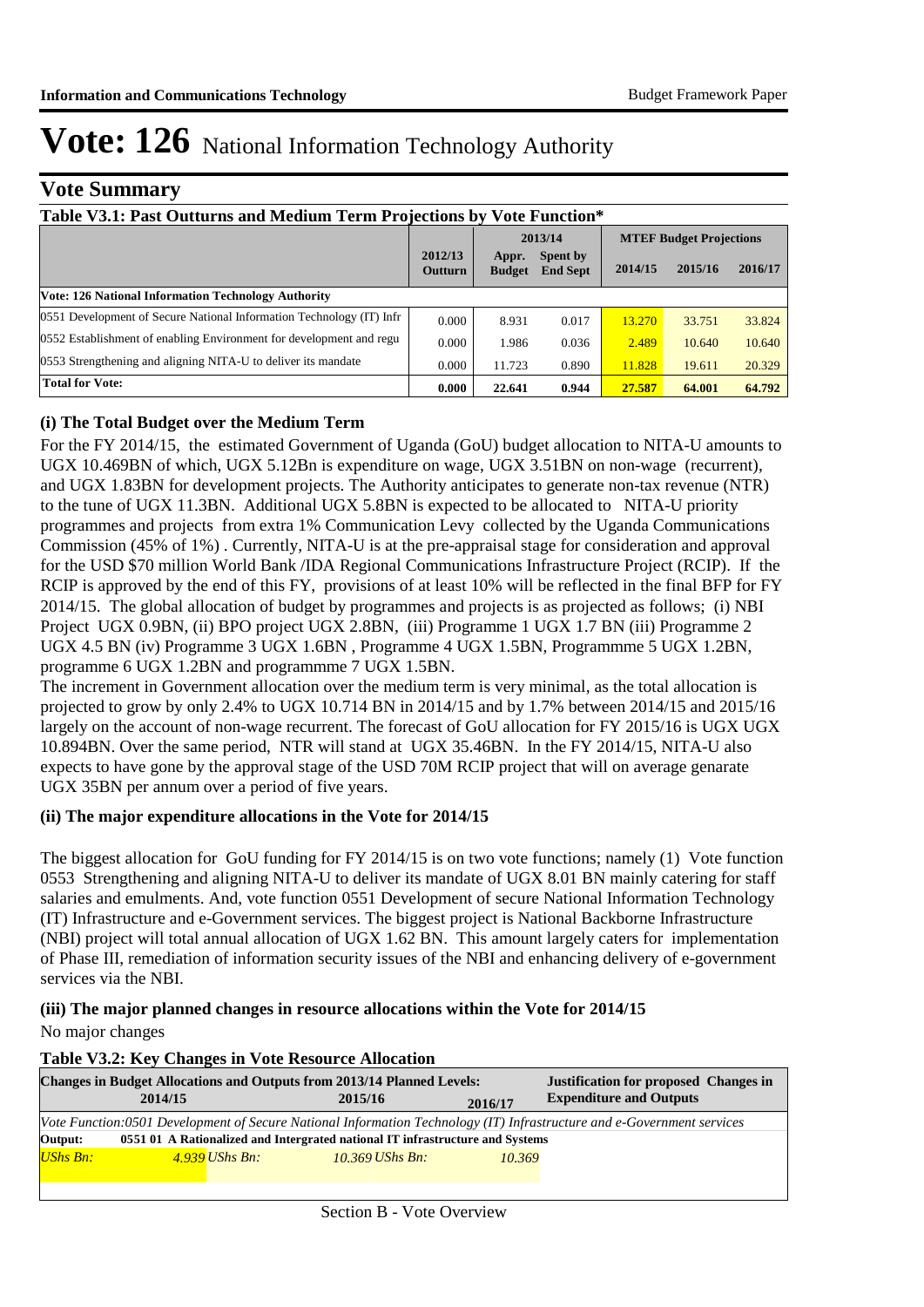### **Vote Summary**

| <b>Changes in Budget Allocations and Outputs from 2013/14 Planned Levels:</b><br><b>Justification for proposed Changes in</b> |  |                                           |                                                                         |         |                                                                                                                   |  |
|-------------------------------------------------------------------------------------------------------------------------------|--|-------------------------------------------|-------------------------------------------------------------------------|---------|-------------------------------------------------------------------------------------------------------------------|--|
| 2014/15                                                                                                                       |  |                                           | 2015/16                                                                 | 2016/17 | <b>Expenditure and Outputs</b>                                                                                    |  |
| 0551 02 Information Security Championed and Promoted in Uganda<br>Output:                                                     |  |                                           |                                                                         |         |                                                                                                                   |  |
| <b>UShs Bn:</b><br><b>Funds budgeted here are</b>                                                                             |  | $-2.074$ UShs Bn:                         | $2.926$ UShs Bn:                                                        |         | $2.999$ In the previous FY 2013/14 more funds<br>were budgeted for under NTR for                                  |  |
| under NTR and are for<br>developing the National                                                                              |  |                                           |                                                                         |         | developing the National Security<br>Framework and remediation/re-                                                 |  |
| <b>Security Framework and</b><br>remediation/re-inforcement<br>of security of the NBI.                                        |  |                                           |                                                                         |         | inforcement of security of the NBI. Since<br>these were already covered, the budget<br>has reduced in FY 2014/15. |  |
| Output:                                                                                                                       |  |                                           | 0551 03 A desired level of e-government services in MDAs & LGs attained |         |                                                                                                                   |  |
| <b>UShs Bn:</b>                                                                                                               |  | $0.787$ UShs Bn:                          | $6.838$ UShs Bn:                                                        | 6.838   |                                                                                                                   |  |
| Output:                                                                                                                       |  | 0551 71 Acquisition of Land by Government |                                                                         |         |                                                                                                                   |  |
| <b>UShs Bn:</b>                                                                                                               |  | $0.424$ UShs Bn:                          | $0.424$ UShs Bn:                                                        |         | $0.424$ There is currently a high cost of rent,                                                                   |  |
| Land will be acquired for                                                                                                     |  |                                           |                                                                         |         | this will be overcome when we construct                                                                           |  |
| construction of                                                                                                               |  |                                           |                                                                         |         | our own home.                                                                                                     |  |
| <b>Headquarters for Ministry of</b><br><b>ICT</b> and <b>NITA-U</b> . This is a                                               |  |                                           |                                                                         |         |                                                                                                                   |  |
| new item and thus increase                                                                                                    |  |                                           |                                                                         |         |                                                                                                                   |  |
| in the budgetary allocation.                                                                                                  |  |                                           |                                                                         |         |                                                                                                                   |  |
| Vote Function:0501 Establishment of enabling Environment for development and regulation of IT in the country                  |  |                                           |                                                                         |         |                                                                                                                   |  |
| Output:                                                                                                                       |  |                                           | 0552 01 A well regulated IT environment in Public and Private sector    |         |                                                                                                                   |  |
| <b>UShs Bn:</b>                                                                                                               |  | $0.550$ UShs Bn:                          | $4.326$ UShs Bn:                                                        | 4.326   |                                                                                                                   |  |

## *V4: Vote Challenges for 2014/15 and the Medium Term*

*This section sets out the major challenges the vote faces in 2014/15 and the medium term which the vote has been unable to address in its spending plans.*

| 1. Shortfall of wage bill                                         | 1 <sub>BN</sub>   |
|-------------------------------------------------------------------|-------------------|
| 2. Bulk purchase of Internet bandwidth                            | 1.1 <sub>BN</sub> |
| 3. Enterprise Architecture and Interporability framework for Govt | 1.5 <sub>BN</sub> |
| 4. Rationalisation of IT services                                 | 1BN               |
| 5. Contruction of NITA-U Headquarters                             | 5.3BN             |
| 6. NBI Security upgrade $&$ reinforcement                         | 9.3BN             |

#### **Table V4.1: Additional Output Funding Requests**

| <b>Additional Requirements for Funding and</b><br><b>Outputs in 2014/15:</b> |                                                                             | <b>Justification of Requirement for</b><br><b>Additional Outputs and Funding</b> |  |  |  |  |
|------------------------------------------------------------------------------|-----------------------------------------------------------------------------|----------------------------------------------------------------------------------|--|--|--|--|
|                                                                              | Vote Function:0501 Strengthening and aligning NITA-U to deliver its mandate |                                                                                  |  |  |  |  |
| Output:<br>0553 01 Strengthened and aligned NITA-U to deliver its mandate    |                                                                             |                                                                                  |  |  |  |  |
| <b>UShs Bn:</b>                                                              | 0.000                                                                       |                                                                                  |  |  |  |  |
|                                                                              |                                                                             |                                                                                  |  |  |  |  |

*This section discusses how the vote's plans will address and respond to the cross-cutting policy, issues of gender and equity; HIV/AIDS; and the Environment, and other budgetary issues such as Arrears and NTR..* 

#### **(i) Cross-cutting Policy Issues**

#### *(i) Gender and Equity*

NITA-U is an equal opportunity employer. It does not discriminate against gender, sex or race. For all existing vacancies, female candidates are always encouraged to apply.

*(ii) HIV/AIDS*

NITA-U has a general medical insurance cover for staff and selected number of dependents that doesn't